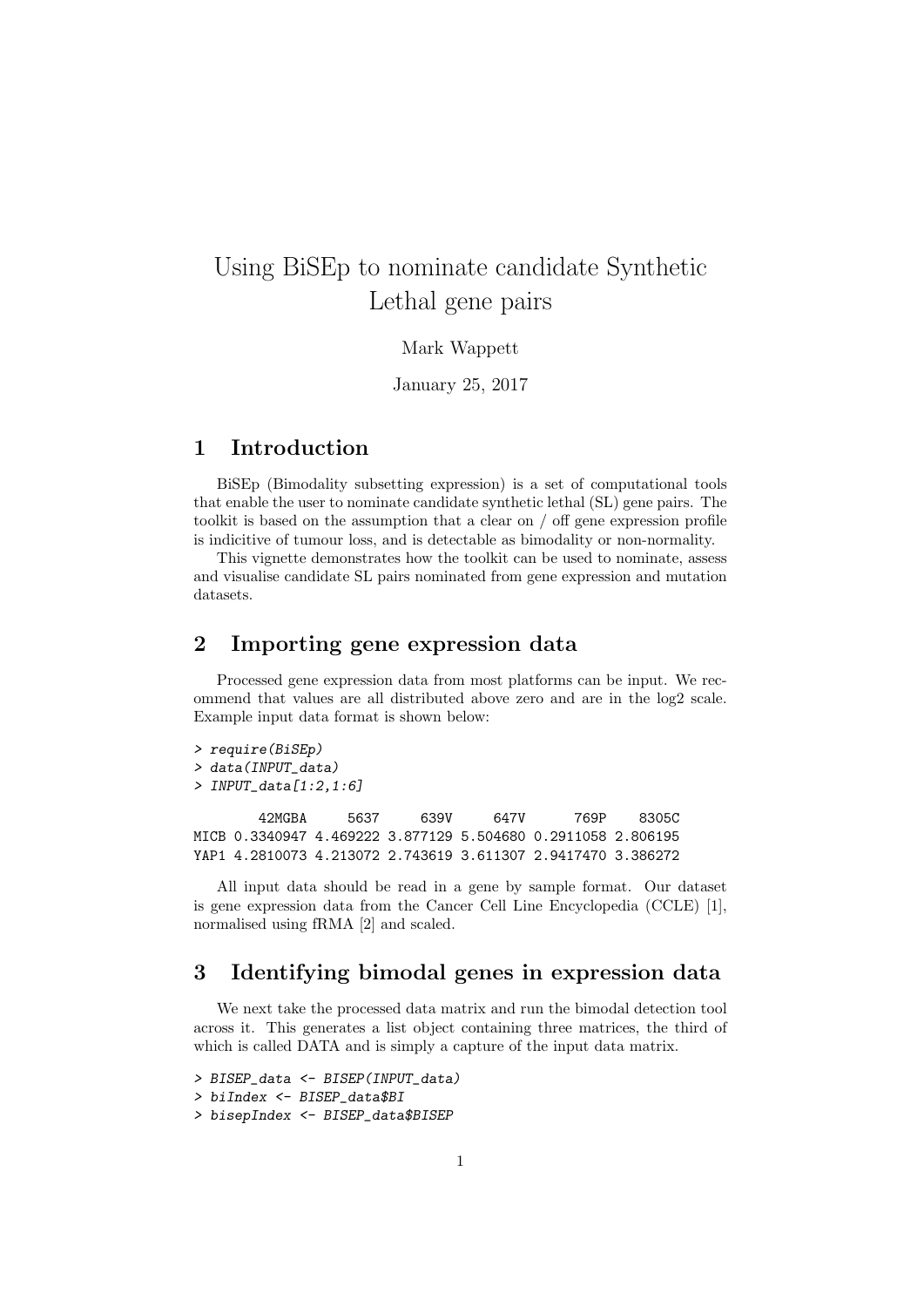The output data frames called biIndex and bisepIndex are the output from the bimodal index function [3] and the novel BISEP function. The output is displayed below:

 $> biIndex[1:10,]$ 

```
mu1 mu2 sigma delta pi BI
MICB 0.9321880 3.870030 0.7636438 3.847136 0.28249286 1.7320261
YAP1 0.3058179 3.189638 0.6001395 4.805250 0.11013333 1.5043116
BOK 1.3351088 3.742910 0.6752271 3.565913 0.18944756 1.3973518
MTAP 0.5245744 3.470745 0.6534969 4.508315 0.18604307 1.7543722
EPHB2 2.1856093 4.163538 0.7103121 2.784591 0.34551628 1.3241743
BRCA2 3.2415304 4.318537 0.7020134 1.534169 0.76649523 0.6490464
TUSC3 0.5724434 3.854679 0.6501654 5.048309 0.25574133 2.2024615
PHLDA3 1.9027926 4.050551 0.8063510 2.663553 0.37025203 1.2861553
MLH1 0.5957125 5.146278 0.4644327 9.798116 0.03846154 1.8842532
BRCA1 3.2805696 4.988761 0.5504041 3.103522 0.06713879 0.7766944
```
> bisepIndex[1:10,]

|                   | V1 | V2                  |
|-------------------|----|---------------------|
| MICB              |    | 1.448461 0.49751244 |
| YAP1              |    | 1.052045 0.34129693 |
| <b>BUK</b>        |    | 1.982416 0.63694268 |
| MTAP              |    | 0.966708 0.15243902 |
| EPHB <sub>2</sub> |    | 2.173364 0.71428571 |
| BRCA <sub>2</sub> |    | 5.170457 0.94339623 |
| TUSC3             |    | 2.363063 0.23752969 |
| PHI.DA3           |    | 5.379839 1.00000000 |
| MT.H1             |    | 2.543707 0.07518797 |
| BRCA1             |    | 3.609235 0.78125000 |

The biIndex matrix contains all the bimodal scoring information provided to us by the bimodal index function. This includes the delta (distance between two expression modes), pi (proportion of samples in each expression mode) and BI. When combined, these give us an optimal assessment of bimodality in expression data. The bisepIndex function provides a p-value score for nonnormality (column 2) and accurately pin-points the mid-point between the two expression modes for a gene (column 1).

TUSC3 scores the highest in the biIndex table - the density distribution below highlights this:

> plot(density(INPUT\_data["TUSC3",]), main="TUSC3 Density Distribution")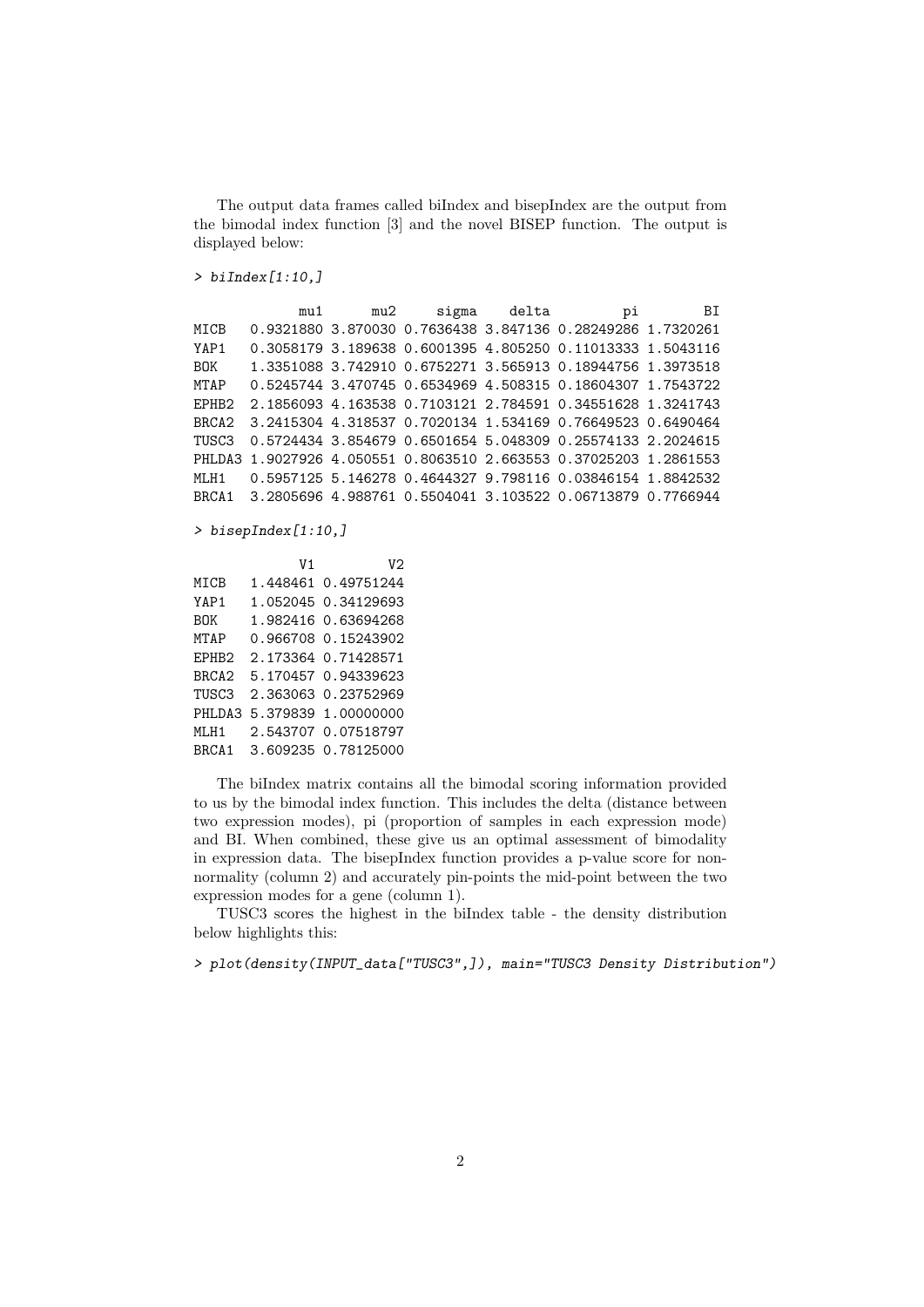## **TUSC3 Density Distribution**



## **MLH1 Density Distribution**

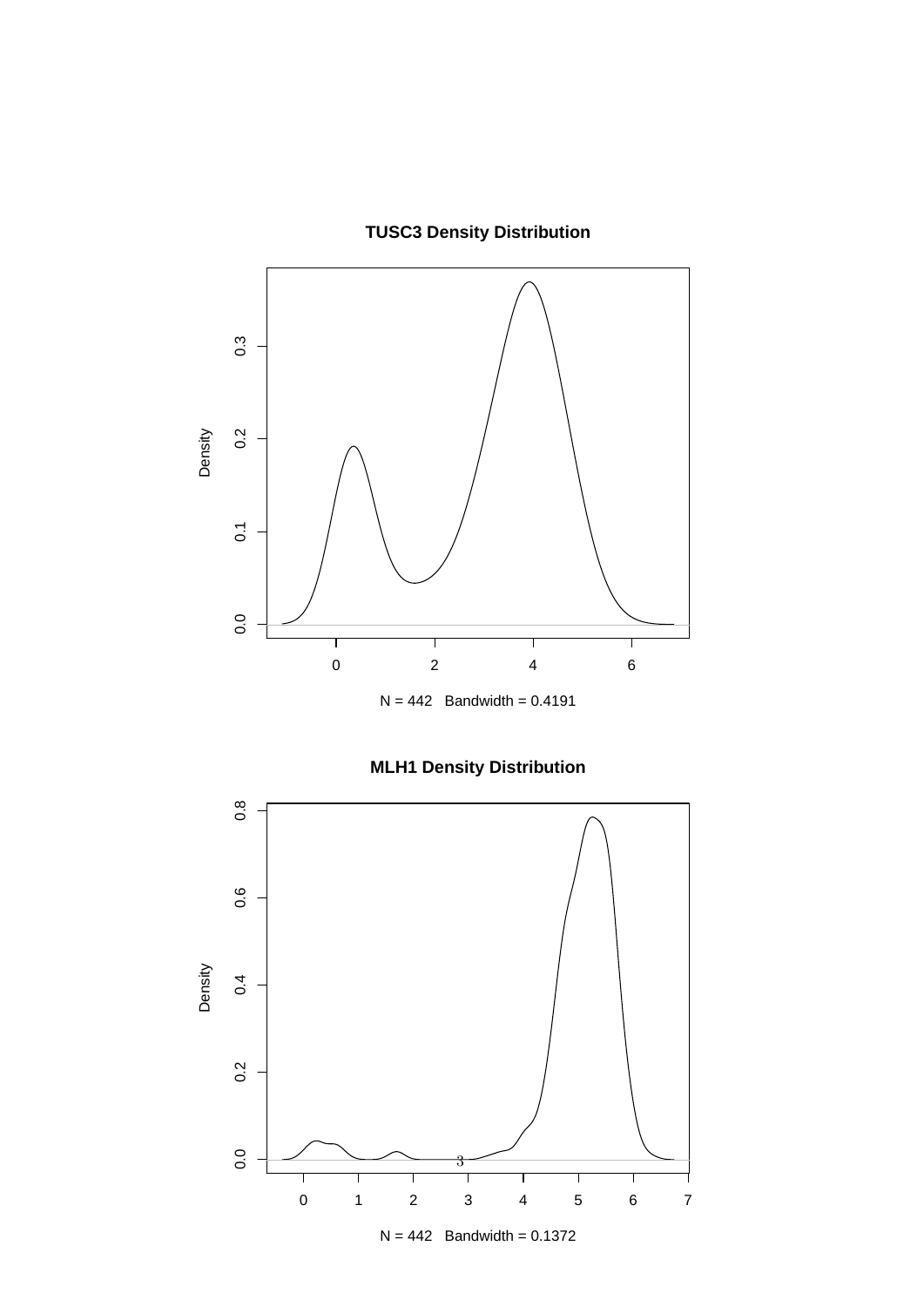By comparison, MLH1 does not score high for bimodality - but has the lowest p value for non-normality. The density plot demonstrates the unbalanced nature of, and distance between the two populations in a typical non-normal distribution.

### 4 BIGEE: Bimodality in Gene Expression Exclusivity

Here we take the bimodal / non-normal output from the BISEP tool, and use it as input to the first of the two candidate synthetic lethal detection tools. There are four sample input options to this tool based on the sample type and sample numbers cell line, cell line low, patient and patient low. When sample numbers are below 200 we recommend using the input parameters with the low suffix in order to prevent a high false positive rate.

> BIGEE\_out <- BIGEE(BISEP\_data, sampleType="cell\_line") [1] "Selected CELL LINE sample type" [1] "Subsetting bimodal index" [1] "Filtering" [1] "Setting up synthetic lethal detection" [1] "Running SL detection" [1] "Number of bimodal genes: 12" |  $|$  0% and  $|$  0% and  $|$  0% and  $|$  0% and  $|$  0% and  $|$  0% and  $|$  0% and  $|$  0% and  $|$  0% and  $|$  0% and  $|$  0% and  $|$  0% and  $|$  0% and  $|$  0% and  $|$  0% and  $|$  0% and  $|$  0% and  $|$  0% and  $|$  0% and  $|$  0% and | |====== | 8% | |============ | 17% | |================== | 25% | |======================= | 33% | |============================= | 42% | |=================================== | 50% | |========================================= | 58% | |=============================================== | 67% | |==================================================== | 75% | |========================================================== | 83% |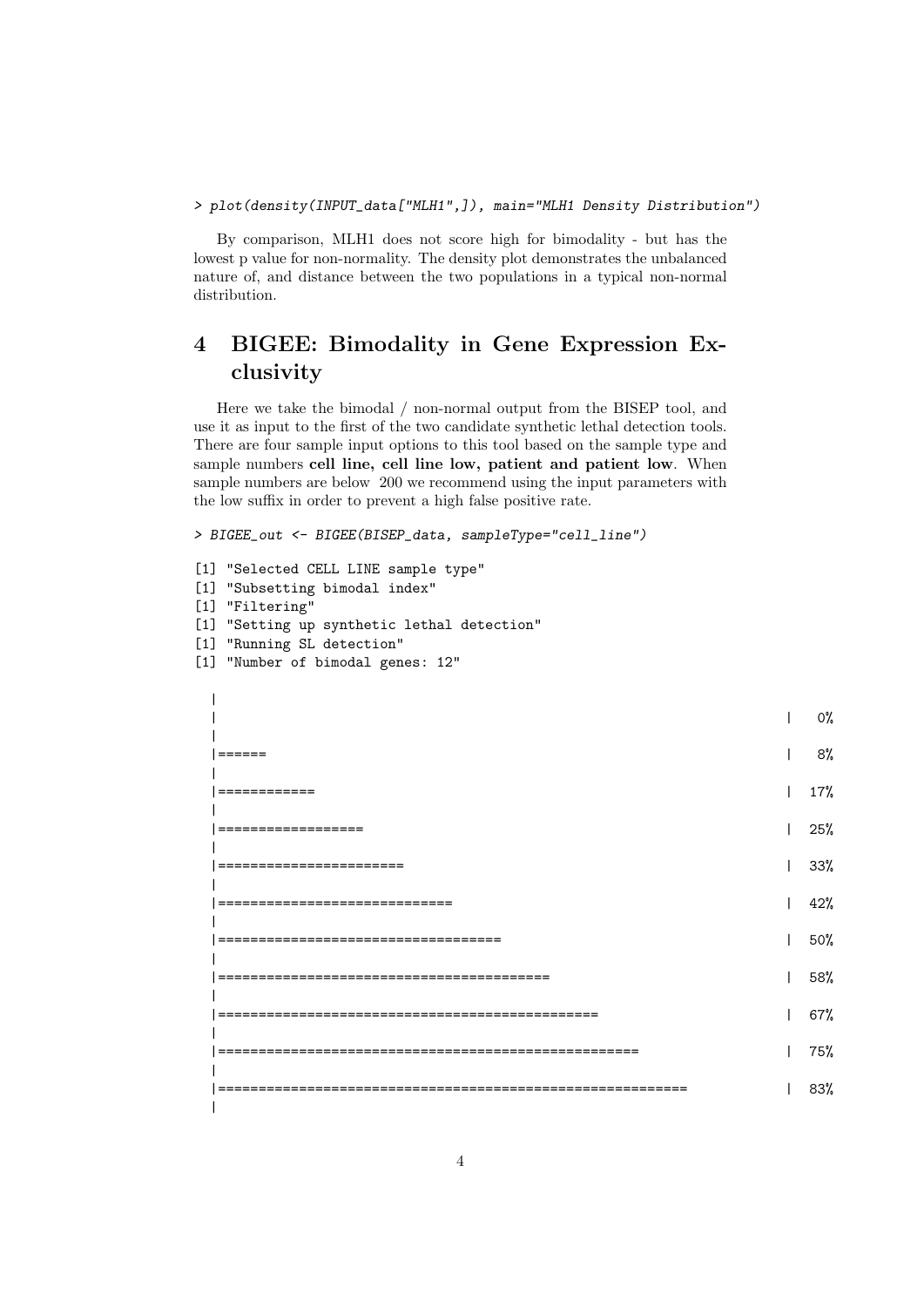| -----------<br>------ | 100% |
|-----------------------|------|
| $[1]$ "Summarising"   |      |

The percent completion graphic displays the progress of the SL detection component of the tool. This will typically take longer the larger the dataset is, and the more bimodal genes that there are. The output from this tool is a matrix containing gene pairs that look potentially synthetic lethal in the dataset, along with a score.

```
> BIGEE_out [1:4,]
```

|   | gene2             | gene       | score          |
|---|-------------------|------------|----------------|
| 2 | <b>MTAP</b>       |            | MLH1 11.686754 |
| 1 | MT.H1             | <b>BUK</b> | 9.995059       |
| 9 | YAP1              | MT.H1      | 7.353136       |
|   | 7 SMARCA4 SMARCA1 |            | 6.814576       |

It is possible to visualise any candidate relationships using the expressionPlot function:

> expressionPlot(BISEP\_data, gene1="SMARCA4", gene2="SMARCA1")



#### **SMARCA4 vs. SMARCA1 Log2 Gene Expression plot**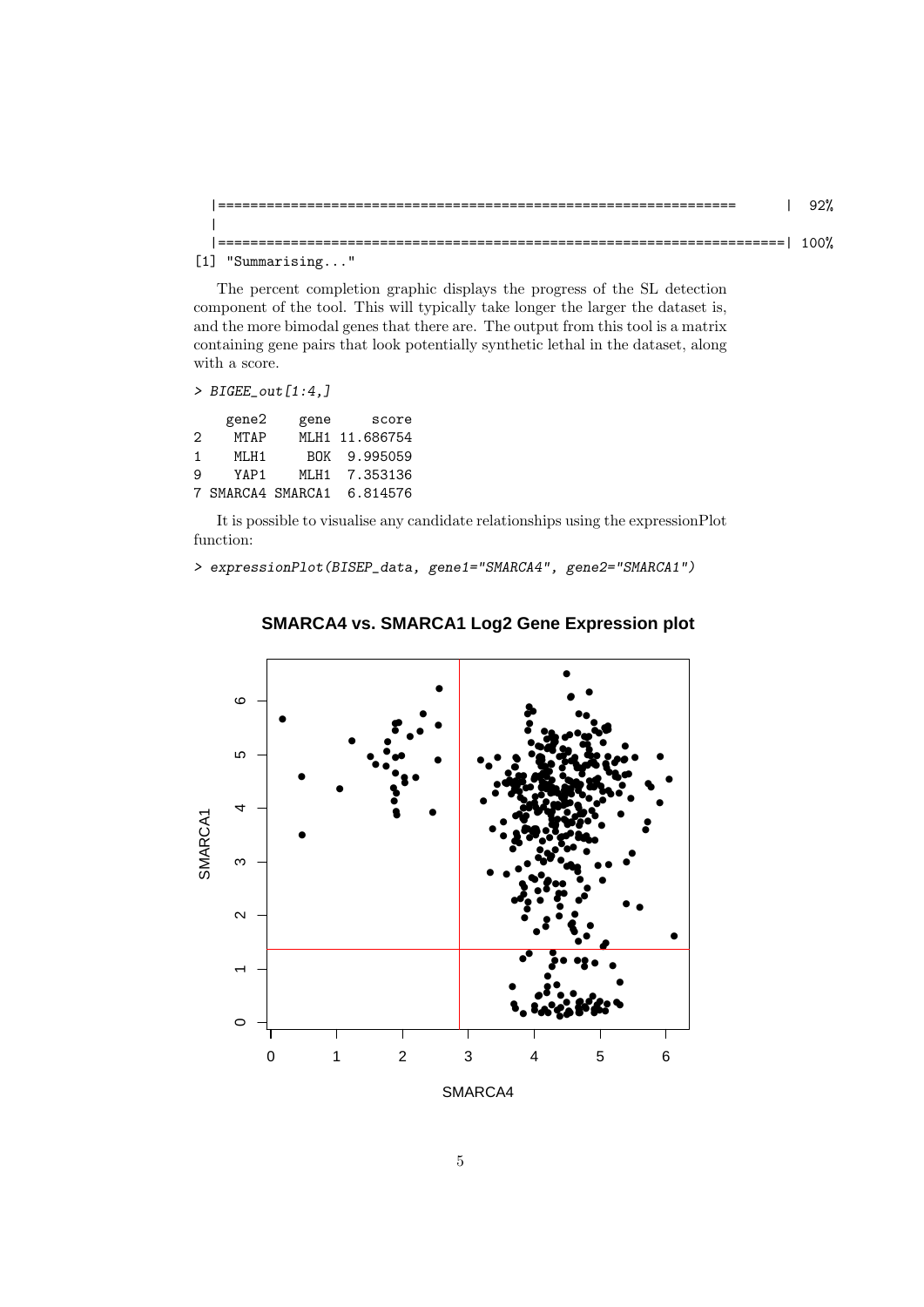and look for those gene pairings that ideally are never expressed at low levels together - the signature that we propose could be indicative of synthetic lethality.

> expressionPlot(BISEP\_data, gene1="MTAP", gene2="MLH1")



**MTAP vs. MLH1 Log2 Gene Expression plot**

### 5 BEEM: Bimodal Expression Exclusive with Mutation

Here we take the bimodal / non-normal output from the BISEP tool, and use it as input to a tool that detects mutual exclusive loss between bimodally expressed genes and mutated genes. Again, there are four sample input options to this tool based on the sample type and sample numbers cell line, cell line low, patient and patient low. Additionally we also require a second input matrix containing discreet mutation call information. This matrix must be in  $the$  rownames  $=$  genes, colnames  $=$  samples format and there must be overlap between sample names in this mutation matrix, and sample names in the INPUT data matrix seen earlier. The calls in this matrix must be either WT or MUT as shown below: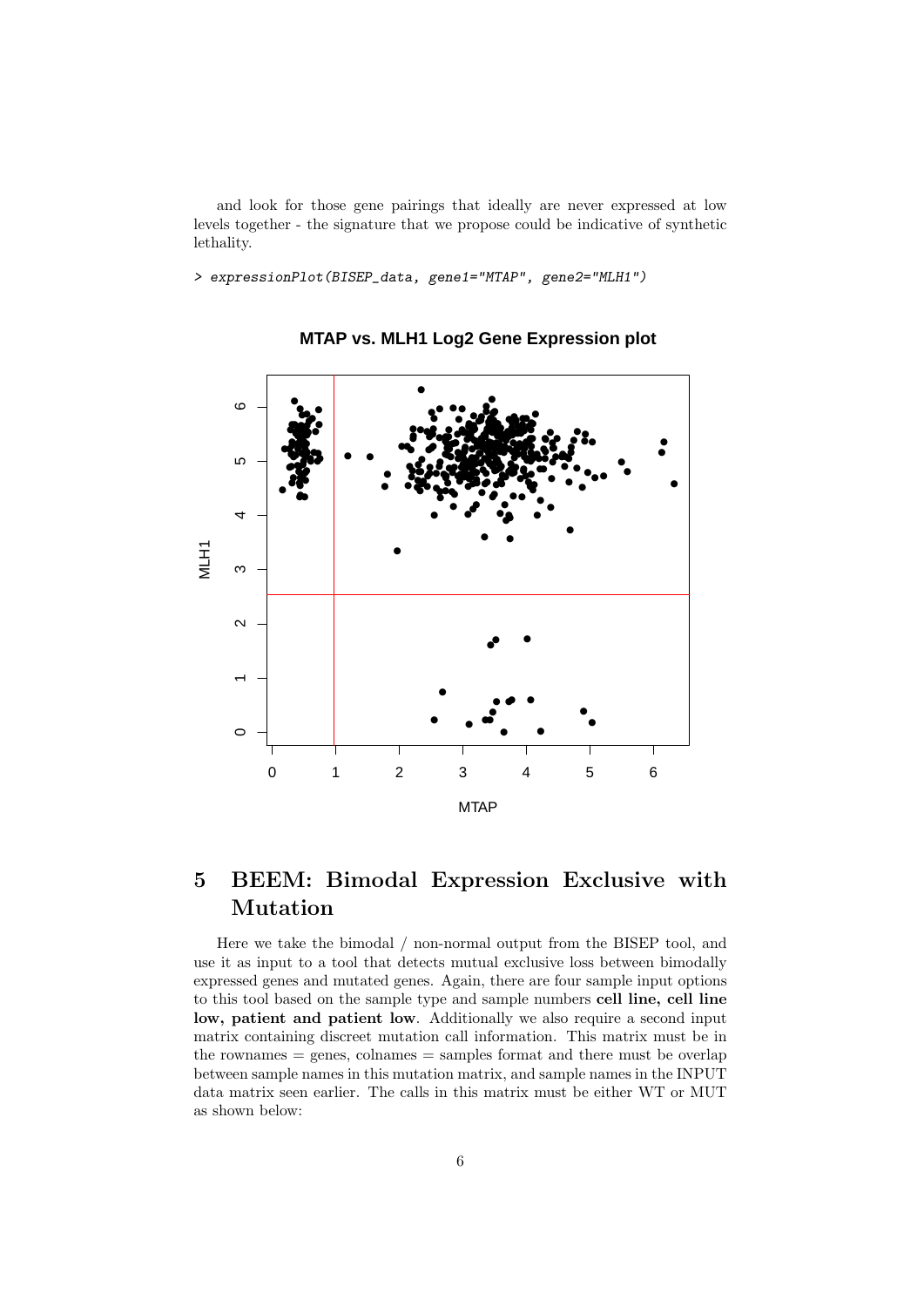```
> data(MUT_data)
> MUT_data[1:4,1:10]
```

|                                       | 5637 42MGBA 639V 647V 769P 8305C 8505C 8MGBA A101D A2058 |  |  |  |  |
|---------------------------------------|----------------------------------------------------------|--|--|--|--|
| BRCA2                                 | WT WT WT WT WT WT WT WT WT WT                            |  |  |  |  |
| PBRM1 WT WT WT MUT WT WT WT MUT WT WT |                                                          |  |  |  |  |
| SCN2A WT MUT MUT WT WT WT WT WT WT WT |                                                          |  |  |  |  |
|                                       |                                                          |  |  |  |  |

Now we can run the function by doing the following:

> BEEMout <- BEEM(BISEP\_data, mutData=MUT\_data, sampleType="cell\_line", minMut=40) [1] "Minimum number of mutations considered for each gene is: 40" [1] "Selected CELL LINE sample type" [1] "Number of bimodal expression genes : 12" [1] "Number of mutation genes wih frequency greater than 40 : 4" |  $|$  0% and  $|$  0% and  $|$  0% and  $|$  0% and  $|$  0% and  $|$  0% and  $|$  0% and  $|$  0% and  $|$  0% and  $|$  0% and  $|$  0% and  $|$  0% and  $|$  0% and  $|$  0% and  $|$  0% and  $|$  0% and  $|$  0% and  $|$  0% and  $|$  0% and  $|$  0% and | |====== | 8% | |============ | 17% | |================== | 25% | |======================= | 33% | |============================= | 42% | |=================================== | 50% | |========================================= | 58% | |=============================================== | 67% | |==================================================== | 75% | |========================================================== | 83%  $\perp$ |================================================================ | 92% | |======================================================================| 100% [1] "Summarising..."

As with the BIGEE tool, the percent completion graphic displays the progress of the SL detection component of the tool. The output from the tool is a matrix containing the gene pairs that look potentially synthetic lethal, along with a number of other columns of metadata including size of high and low expression population, numbers of those populations that are mutant.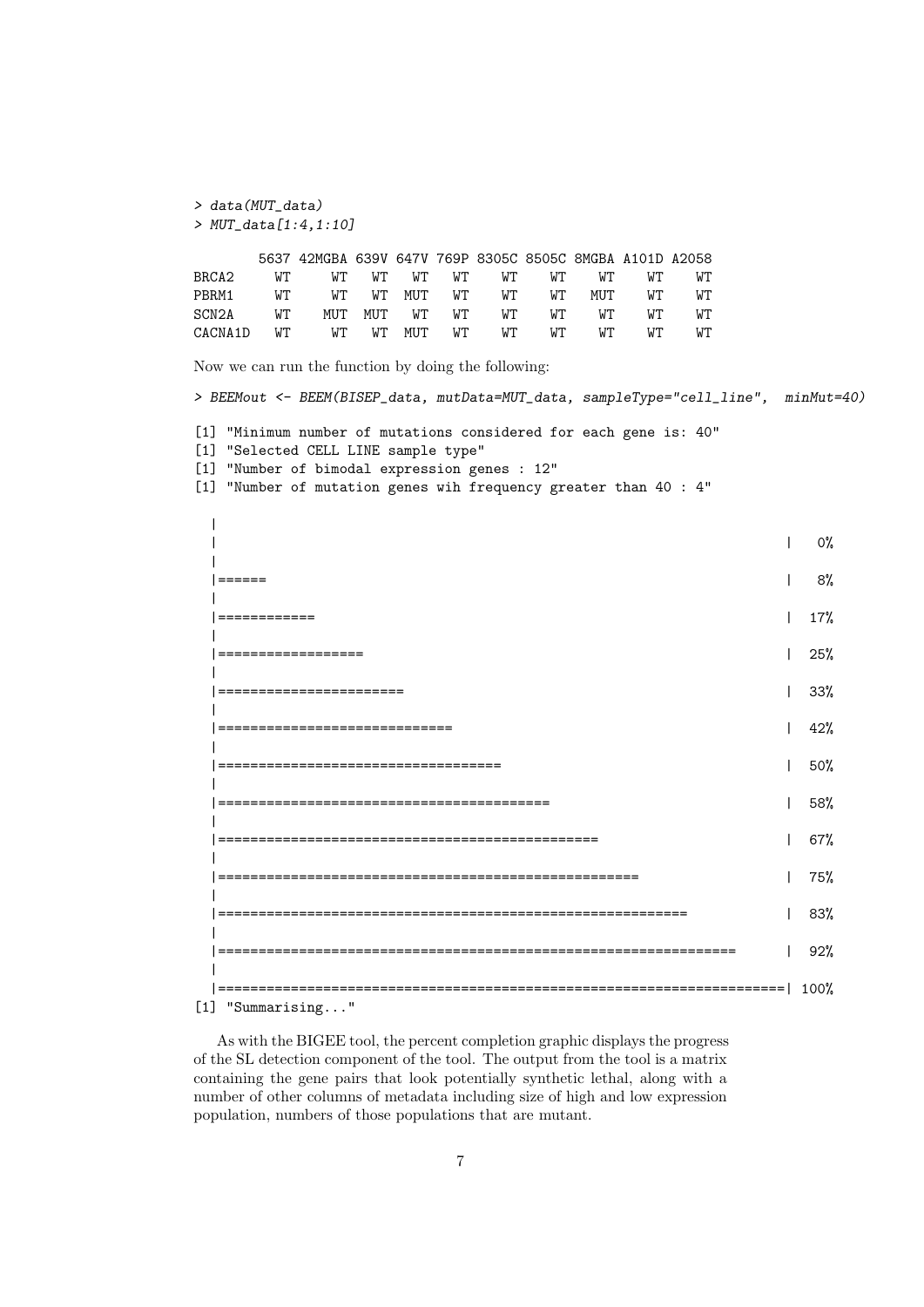|    | Gene1      |                    | Gene2 LowerExpressionMutationCount HighExpressionMutationCount      |                     |                  |    |    |
|----|------------|--------------------|---------------------------------------------------------------------|---------------------|------------------|----|----|
| 2  | MICB       | PBRM1              |                                                                     | 0                   |                  |    | 42 |
| 9  | <b>BOK</b> | BRCA <sub>2</sub>  |                                                                     | 0                   |                  |    | 55 |
|    |            | 20 EPHB2 CACNA1D   |                                                                     | 0                   |                  |    | 41 |
| 7  | YAP1       | SCN <sub>2</sub> A |                                                                     | $\mathbf 0$         |                  |    | 59 |
| 4  |            | MICB CACNA1D       |                                                                     | 3                   |                  |    | 38 |
| 12 |            | BOK CACNA1D        |                                                                     | $\overline{2}$      |                  |    | 39 |
| 5  | YAP1       | BRCA <sub>2</sub>  |                                                                     | $\overline{2}$      |                  |    | 53 |
|    | 35 BRCA1   | SCN <sub>2</sub> A |                                                                     | $\mathsf{O}\xspace$ |                  |    | 59 |
| 13 | MTAP       | BRCA <sub>2</sub>  |                                                                     | 5                   |                  |    | 50 |
|    | 18 EPHB2   | PBRM1              |                                                                     | 3                   |                  |    | 39 |
|    |            |                    | Fishers P Value Percentage of lower samples mutated                 |                     |                  |    |    |
| 2  |            | 0.0002127793       |                                                                     |                     | 0                |    |    |
| 9  |            | 0.0002552670       |                                                                     |                     | $\mathbf 0$      |    |    |
| 20 |            | 0.0018895294       |                                                                     |                     | $\mathbf 0$      |    |    |
| 7  |            | 0.0019129823       |                                                                     |                     | 0                |    |    |
| 4  |            | 0.0576643837       |                                                                     |                     | 3.7037037037037  |    |    |
| 12 |            | 0.0973332166       |                                                                     |                     | 3.17460317460317 |    |    |
| 5  |            | 0.0975156120       |                                                                     |                     | 4.44444444444444 |    |    |
| 35 |            | 0.1490033473       |                                                                     |                     | $\mathbf 0$      |    |    |
| 13 |            | 0.1701101513       |                                                                     |                     | 6.9444444444444  |    |    |
| 18 |            | 0.2438573394       |                                                                     |                     | 4.76190476190476 |    |    |
|    |            |                    | Percenage of high samples mutated Size of low expression population |                     |                  |    |    |
| 2  |            |                    | 11.6343490304709                                                    |                     |                  | 81 |    |
| 9  |            |                    | 14.5118733509235                                                    |                     |                  | 63 |    |
| 20 |            |                    | 10.8179419525066                                                    |                     |                  | 63 |    |
| 7  |            |                    | 14.8614609571788                                                    |                     |                  | 45 |    |
| 4  |            |                    | 10.5263157894737                                                    |                     |                  | 81 |    |
| 12 |            |                    | 10.2902374670185                                                    |                     |                  | 63 |    |
| 5  |            |                    | 13.3501259445844                                                    |                     |                  | 45 |    |
| 35 |            |                    | 13.9150943396226                                                    |                     |                  | 18 |    |
| 13 |            |                    | 13.5135135135135                                                    |                     |                  | 72 |    |
| 18 |            |                    | 10.2902374670185                                                    |                     |                  | 63 |    |
|    |            |                    | Size of high expression population Enrichment Status                |                     |                  |    |    |
| 2  |            |                    | 361                                                                 |                     | HighEnriched     |    |    |
| 9  |            |                    | 379                                                                 |                     | HighEnriched     |    |    |
| 20 |            |                    | 379                                                                 |                     | HighEnriched     |    |    |
| 7  |            |                    | 397                                                                 |                     | HighEnriched     |    |    |
| 4  |            |                    | 361                                                                 |                     | HighEnriched     |    |    |
| 12 |            |                    | 379                                                                 |                     | HighEnriched     |    |    |
| 5  |            |                    | 397                                                                 |                     | HighEnriched     |    |    |
| 35 |            |                    | 424                                                                 |                     | HighEnriched     |    |    |
| 13 |            |                    | 370                                                                 |                     | HighEnriched     |    |    |
| 18 |            |                    |                                                                     |                     |                  |    |    |
|    |            |                    | 379                                                                 |                     | HighEnriched     |    |    |

> BEEMout

Gene pairs where the mutant gene2 is exclusively mutated, or significantly enriched for mutation in the high expression mode of expression gene1 are those that we propose as candidate SL pairs. It is another manifestation of the neverlow-together relationship we were looking for in the expression data above.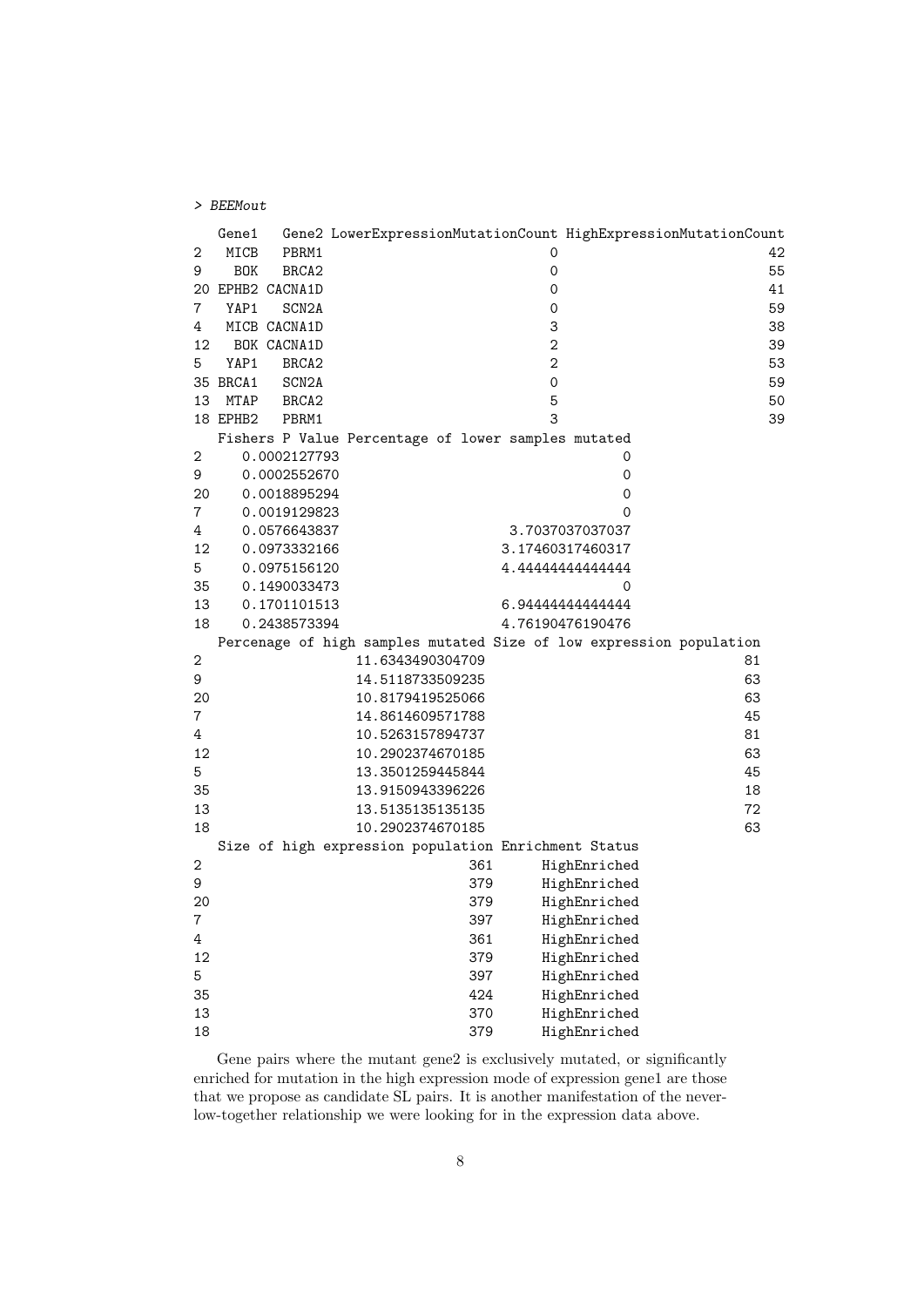We can visualise these gene pairs using the waterfall plotting function built into the package

> waterfallPlot(BISEP\_data, MUT\_data, expressionGene="MICB", + mutationGene="PBRM1")



> waterfallPlot(BISEP\_data, MUT\_data, expressionGene="BOK", + mutationGene="BRCA2")



The left panel is the density distribution of the bimodal / non-normal expression gene. The right hand panel is a bimodal-mid-point-centered barplot coloured by the mutation status of the mutation gene.

## 6 FURE: Functional redundancy between synthetic lethal genes

It is assumed that either gene in a synthetic lethal pair is able to functionally compensate for the loss of the other. We developed this tool to enable the user